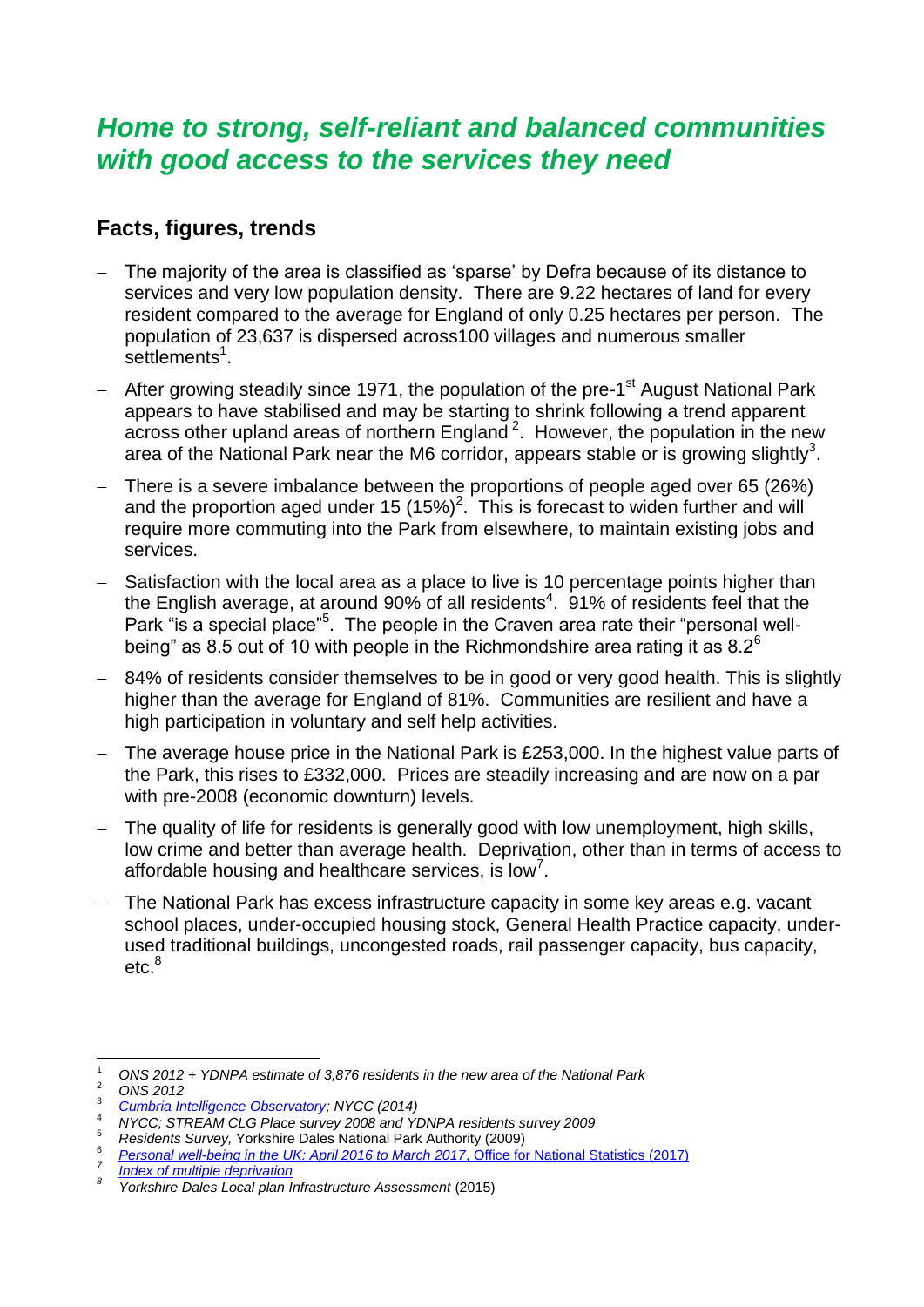- $-$  Objectively assessed housing need is between 32 and 38 dwellings per annum $^9$ . Since 2010 housing completions have averaged 33 dwellings per year. The new areas of the National Park do not have a separate housing target or a requirement to maintain their own 5-year supply. New homes and new permissions in those areas are counted against the wider district requirement.
- Housing is very expensive in relation to average household incomes (around 8 times average income)<sup>10</sup>.
- The number of second and holiday homes has increased since 2001 and now accounts for 22% of stock in the 2015 Local plan area<sup>[2.](#page-0-0)</sup> There are dense pockets of second and holiday homes which affect seasonal vitality of some settlements<sup>11</sup>. The proportion is lower in the new area of the National Park area - ranging from 9% to 19%.
- $-$  Across large swathes of the Park 25% of households are in 'fuel poverty'<sup>12</sup>. In the new area of the National Park fuel poverty runs at between 12% and 18%. The English average is 11%. Mains gas is available in Sedbergh, Grassington and parts of the new area of the National Park. Much of the housing stock pre-dates 1910 and has solid walls and poor levels of insulation. Housing is often expensive to heat and can be difficult to insulate retrospectively. The National Park generally lacks smaller, modern, affordable-to-heat homes with modern amenities. Much of the existing stock is significantly under-occupied.
- There are 4 'local service centres' within the Park Sedbergh, Grassington, Hawes and Reeth – and 49 villages with a basic level of services, such as a school, pub, shop or meeting place. There are two secondary schools (at Sedbergh and Threshfield) and a large private school (Sedbergh).
- In common with other remote rural areas, the National Park has continued to lose shops and schools in recent years.
- The Settle-Carlisle railway through the middle of the Park provides access to large towns and cities with a full range of services.
- The National Park does not contain any acute medical care facilities or further educational establishments. Many residents have to travel an hour or longer to reach hospital services or higher education colleges. There are no large supermarkets or significant retail centres.
- There are fifteen larger settlements close to the Park boundary: Addingham, Appleby, Catterick Garrison, Gargrave, Giggleswick, Hellifield, Ilkley, Ingleton, Kirkby Lonsdale, Kirkby Stephen, Leyburn, Pately Bridge, Richmond, Settle, and Skipton. These are important centres for jobs and services for communities in the Park. Most are planned to grow over the next 10 years.
- Broadband provision, whilst extremely fast in some areas, is poor in others. Mobile phone reception and data signals are patchy across the Park.
- There are public or community transport services in most villages but outside the larger centres it is not a quality service.

 *9 [Yorkshire Dales National Park Local Plan examination -](https://yorkshiredales.npuk-wp.uk/wp-content/uploads/sites/13/2019/08/Inspectors-Final-Report-Dec-2016.pdf) report of Findings* (2016)

<sup>10</sup> *Housing need, land supply and housing target,* (2015)

*<sup>11</sup> North Yorkshire Strategic Housing Market Assessment,* North Yorkshire Strategic Housing Partnership (2011)

*<sup>12</sup>* Defined as spending more than 10% of household income on heating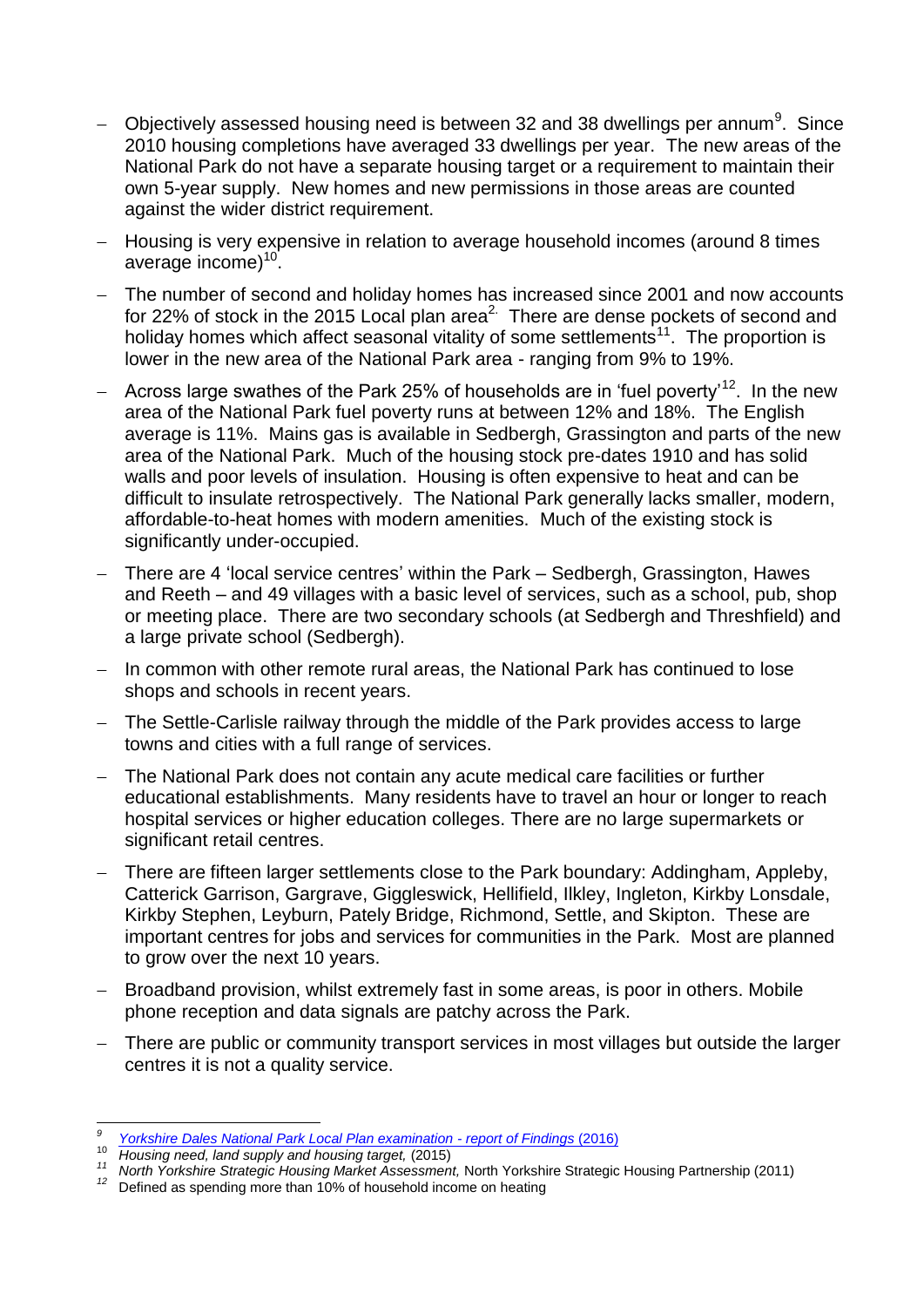- There are localised and seasonal car parking issues in some villages. The strategic highway network encircles the National Park but does not enter it. Road congestion is not normally a problem but travel times can be long.
- The National Park's communities are vulnerable to some aspects of climate change, notably flooding of roads and damage to bridges.
- There is one adopted Neighbourhood Plan in the upper Eden area of the new National Park (Mallerstang). Another Neighbourhood Plan is being progressed in Gargrave Parish.

## **Policy Context**

*[National Planning Policy Framework](https://assets.publishing.service.gov.uk/government/uploads/system/uploads/attachment_data/file/740441/National_Planning_Policy_Framework_web_accessible_version.pdf)*, Ministry of Housing, Communities and Local Government (2018) - sets out the Government's planning policies for sustainable land use development.

*York, North Yorkshire and East Riding Spatial Plan*, - a 40-year growth plan for the sub-region. Major growth will be located outside the National Park. The Spatial Plan sets out the sub-regional role of the park in terms of its contribution to natural capital; regional place makers/assets; links to adjoining areas, health & recreational resource; sustainable tourism; upland/natural flood management; local needs; long term sustainability of the communities and special qualities.

*[Yorkshire Dales Local Plan 2015](https://yorkshiredales.npuk-wp.uk/wp-content/uploads/sites/13/2019/06/Yorkshire-Dales-National-Park-Local-Plan-2015-30.pdf) - 2030* (2016) - guides future development decisions in the former National Park area. The new area of the National Park is covered by existing Local Plans – the emerging Eden Local Plan (2017) and the adopted Core Strategies in South Lakeland (2010) and Lancaster (2008).

*Moving Cumbria Forward – [Cumbria Transport Plan Strategy 2011-2026](http://www.cumbria.gov.uk/epagewiz/uploaded/movingcumbriaforward/)* and *[North Yorkshire](http://www.northyorks.gov.uk/index.aspx?articleid=10446)  [Local Transport Plan 2011-2016](http://www.northyorks.gov.uk/index.aspx?articleid=10446)* - set out what the County Councils and their partners intend to do to address transport related issues faced by people who live in, work in, and visit Cumbria and North Yorkshire.

*Yorkshire Dales Leader Strategy 2015* - the Yorkshire Dales LEADER Programme will distribute £2.2 million for rural projects benefiting communities in the National Park, Nidderdale AONB and some areas on the periphery. Part of the Cumbria Fells and Dales Leader area is also within the Yorkshire Dales National Park.

*North Yorkshire and Cumbria LEP,* strategies recognise the national draw of the Parks and that access to them is a key driver to people wanting to live in the area. No large scale proposals in the National Park. Instead, emphasis is on business support, skills and infrastructure; digital connectivity; support for higher-spending tourism; business growth hubs, food services and connectivity via M6, A1M.

*[English National Parks and the Broads: UK Government Vision and Circular 2010](https://www.gov.uk/government/uploads/system/uploads/attachment_data/file/221086/pb13387-vision-circular2010.pdf)*, **Defra (2010)** – sets out national Government Policy for National Parks, including the need to foster and maintain vibrant, healthy and productive, living and working communities.

*Neighbouring local plans and council plans*, - Richmondshire adopted a new Local Plan in 2014. Other neighbouring planning and housing authorities are in the process of preparing their local plans and reviewing their housing and land targets. All plans are pursing sustainable growth in conformity with the NPPF.

**Key Issues**